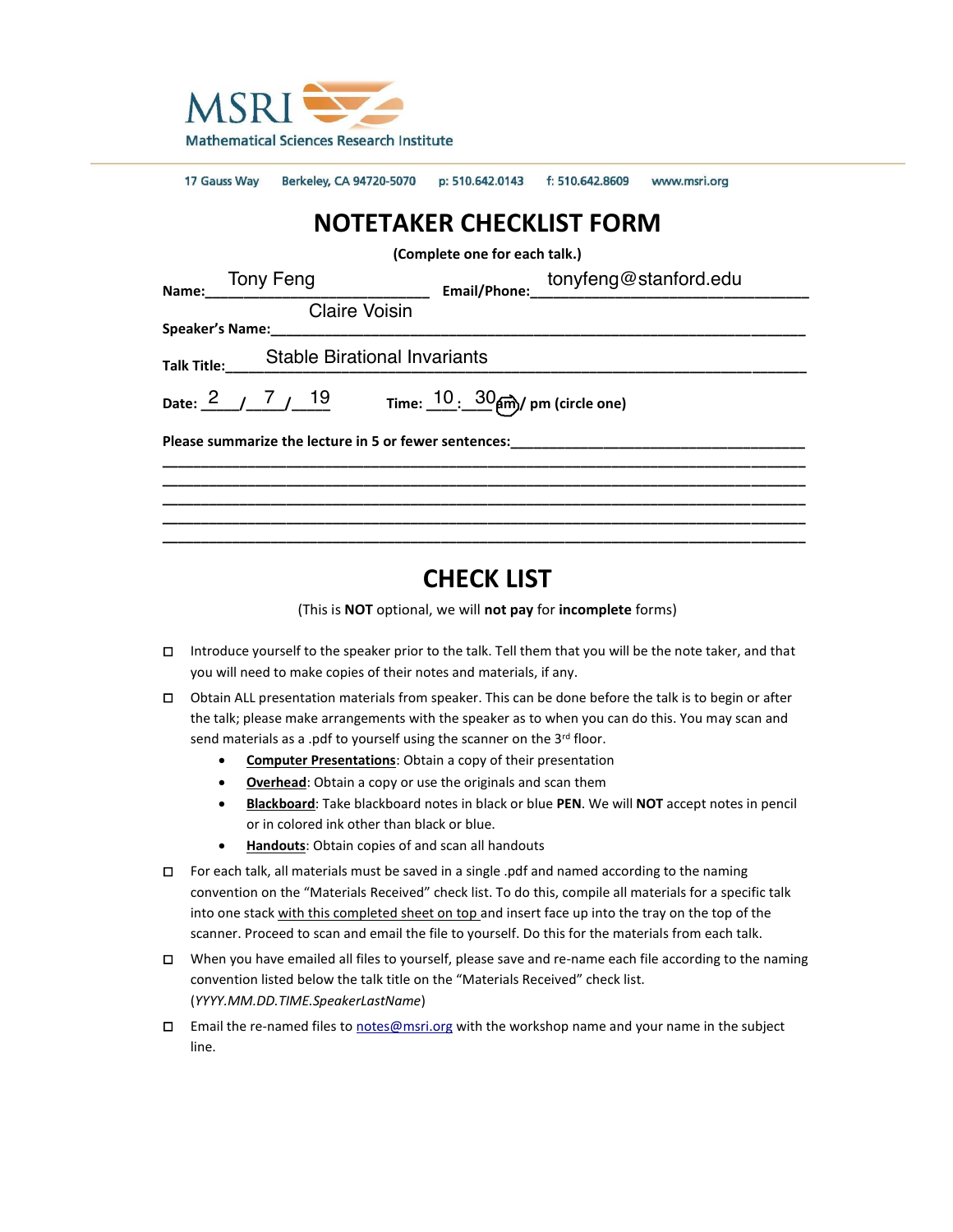#### STABLE BIRATIONAL INVARIANTS

#### CLAIRE VOISIN

#### 1. Decomposition of the diagonal under degenerations

There are (unirational) smooth projective varieties which don't have a Chow decomposition of the diagonal, e.g. the Artin-Mumford double solid  $\widetilde{X}_{f_0}$  has the property that  $H_B^3(\widetilde{X}_{f_0}; \mathbf{Z})_{\text{tors}} \neq 0$  hence  $\widetilde{X}_{f_0}$  does not have a cohomological decomposition of the diagonal, and is therefore not stably rational.

We now examine the stability of these properties under degeneration.

**Theorem 1.1** (Voisin '14). Let  $\mathcal{X} \to B$  be a projective flat morphism with fiber dimension  $\geq 2$ . Assume the generic fiber is smooth and has a Chow decomposition of the diagonal. If the fiber  $X_0$  has ordinary double points then  $X_0$  (the desingularization) has a Chow decomposition of the diagonal.

**Theorem 1.2.** Under the same setup, assume that the generic fiber  $\mathcal{X}_t$  has a cohomological decomposition of the diagonal. Assume further that  $H^{2*}_B(\mathcal{X}_0; \mathbf{Z})$  is algebraic. Then  $\mathcal{X}_0$  (the desingularization) has a cohomological decomposition of the diagonal.

*Proof.* After making a base change, we assume that there is a section  $(x_t)$ .

For very general t, there exists  $D_t \subset \mathcal{X}_t$  and  $\mathcal{Z}_t$  supported on  $D_t \times \mathcal{X}_t$  such that

$$
\Delta_t = \mathcal{X}_t \times x_t + \mathcal{Z}_t \in \mathrm{CH}^n(\mathcal{X}_t \times \mathcal{X}_t). \tag{1.1}
$$

Perhaps after another base change, this data can be put in a family  $\mathcal{D} \subset \mathcal{X}$ , and Z supported in  $\mathcal{D}\times_B \mathcal{X}$ , with the relation (1.1) satisfied for very general t. By the closedness of the locus where a cycle is rationally equivalent to 0, it is satisfied for all t.

We conclude that for all  $t \in B$ ,

$$
\Delta(\mathcal{X}_t) = \mathcal{X}_t \times x_t + \mathcal{Z}_t \in \mathrm{CH}^n(\mathcal{X}_t \times \mathcal{X}_t)
$$

even at  $t = 0$ . Then specializing to  $t = 0$ , we have that  $\mathcal{Z}_0$  is supported on  $\mathcal{D}_0 \times \mathcal{X}_0$ , and gives a decomposition of the diagonal there. Now,  $X_0$  has a set of ordinary double points  $x_1, \ldots, x_n$ . Consider the desingularization  $X_0$  obtained by blowing up these double points. The exceptional divisors are smooth quadrics  $Q_i$ . We have  $\widetilde{\mathcal{X}}_0 \setminus \bigcup Q_i \cong \mathcal{X}_0 - \{x_1, \ldots, x_n\} =: U.$ 

So

$$
\Delta_{\widetilde{\mathcal{X}_0}}|_{U\times U} = (\widetilde{\mathcal{X}}_0 \times x_0 + \mathcal{Z}_0)|_{U\times U} = 0 \in \mathrm{CH}^n(U \times U).
$$

Date: February 7, 2019.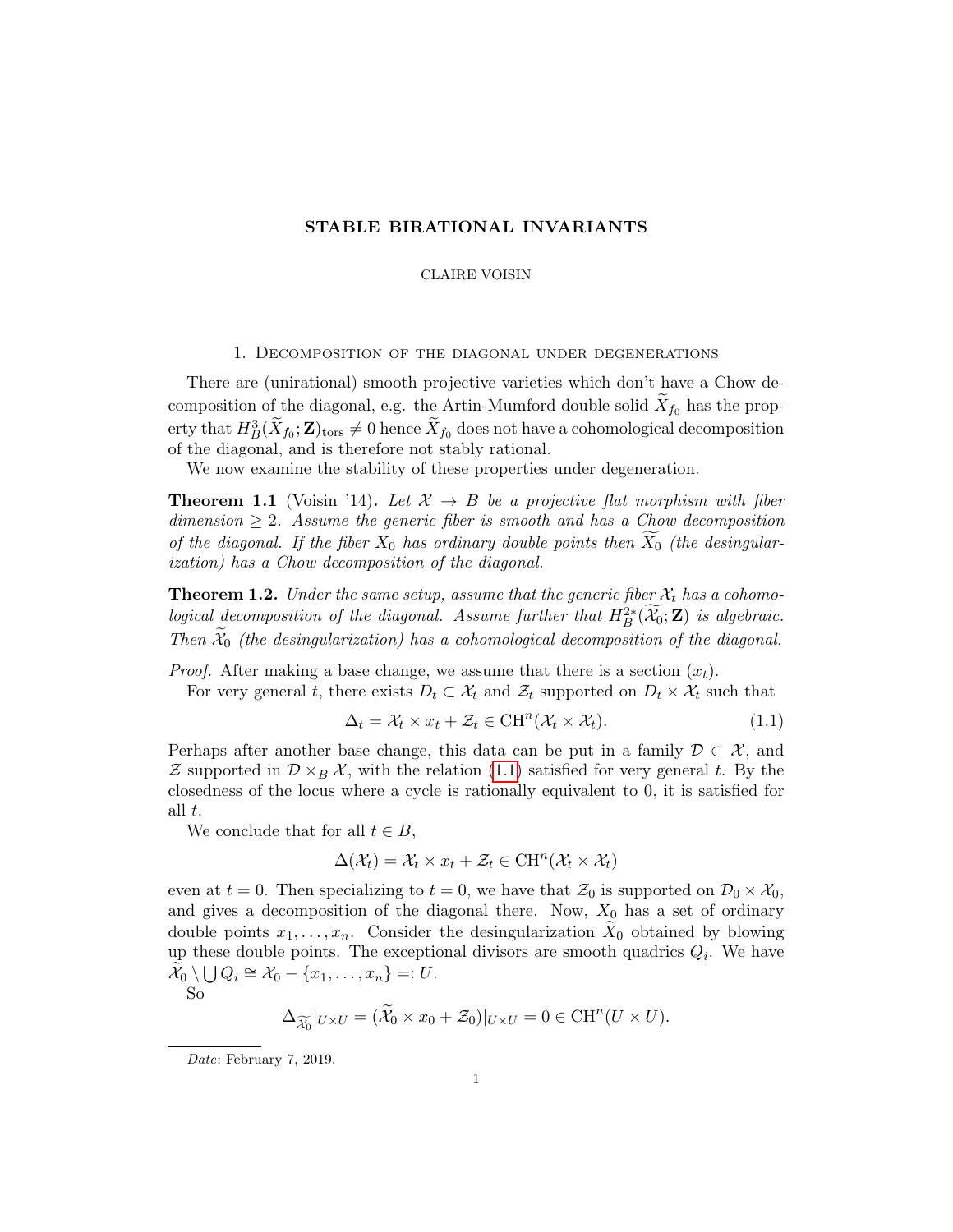#### 2 CLAIRE VOISIN

We then get by the localization exact sequence

$$
\Delta_{\widetilde{\mathcal{X}_0}} = \widetilde{\mathcal{X}}_0 \times x_0 + \widetilde{\mathcal{Z}}_0
$$

where  $\widetilde{\mathcal{Z}}_0$  is supported in  $D_0 \times \widetilde{\mathcal{X}}_0$  modulo cycles supported in the complement of  $U \times U$ , i.e.  $\bigcup Q_i \times \mathcal{X}_0 \bigcup \mathcal{X}_0 \times Q_i$ . We can write this as

$$
\Delta_{\widetilde{\mathcal{X}_0}} = \widetilde{\mathcal{X}}_0 \times x_0 + \widetilde{\mathcal{Z}}_0 + \Gamma_1 + \Gamma_2
$$

with  $\Gamma_1 \in \text{CH}^n(\bigcup Q_i \times \widetilde{\mathcal{X}_0})$  and  $\Gamma_2 \in \text{CH}^n(\widetilde{\mathcal{X}_0} \times \bigcup Q_i)$ .

Now the key point is that the  $Q_i$  are quadrics, so we understand their Chow groups and the Chow groups of their products with other stuff. In particular,  $\mathrm{CH}^n(\widetilde{\mathcal{X}_0}\times Q_i)$ is generated by product cycles

$$
\sum_j W_j \times W'_j, \quad W_j \in \text{CH}^*(\widetilde{\mathcal{X}_0}), \text{CH}^*(Q_i).
$$

It is then easy to conclude the proof.

In conclusion, what we really used about quadratic singularities is that they gave rise to quadrics, and the Chow group of a product with a quadric is simple. This is because a quadric is rational. In fact, it would be enough in the case of isolated singularities that the exceptional divisors admit a decomposition of the diagonal. Colliot-Thélène and Pirutka described the general condition by saying that the desingularization map is  $CH<sub>0</sub>$ -universally trivial.

**Corollary 1.3.** The desingularization of a very general quartic double solid with  $\leq 7$ nodes has no cohomological (or Chow) decomposition of the diagonal, hence it is not stably rational.

*Proof.* Suppose the quartic double solid is  $X_f := V(y^2 = f)$ . By the general theory of nodal K3 surfaces, such an  $X_f$  specializes to the Artin-Mumford  $X_{f_0}$ . Furthermore  $H^4_B(\widetilde{X}_{f_0}, \mathbb{Z})$  is algebraic, so we can apply Theorem 1.2.

However,  $\widetilde{X}_{\underline{f}}$  has  $H^3_B(\widetilde{X}_{\overline{f}};\mathbf{Z})_{\text{tors}} = 0$ , so we lose the Artin-Mumford obstruction, and also  $Z^4(\widetilde{X}_f) = 0$  [Voisin]. Together with the following Lemma, we got the vanishing of all the unramified groups for  $X_f$ .

**Lemma 1.4.**  $H_{nr}^i(X;A) = 0$  for  $i > \dim X$ .

*Proof.*  $H^i_{nr}(X;A) = H^0(X_{Zar}, \mathcal{H}^i(A))$  where  $\mathcal{H}^i(A)$  is the sheaf associated to the presheaf  $\ddot{U} \mapsto U_B^i(U; A)$ , which vanishes on affine U if  $i > \dim U$ .

### 2. Abel-Jacobi map for codimension 2 cycles algebraically equivalent to 0

Let  $X/C$  be smooth. If  $H^{3,0}(X) = 0$ , we have the *intermediate Jacobian* 

$$
J^3(X) = \frac{H^{1,2}(X)}{H^3_B(X;\mathbf{Z})}.
$$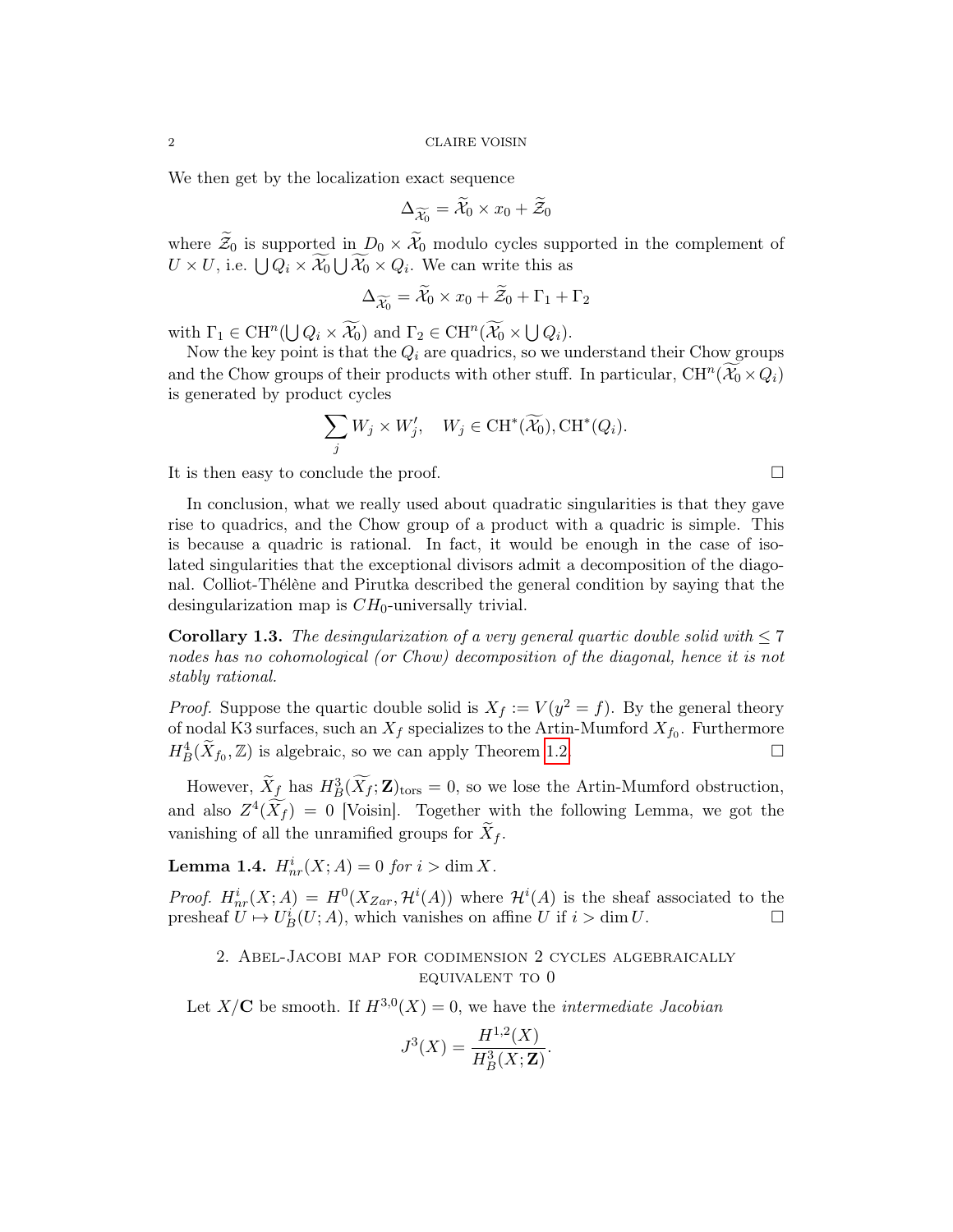The Hodge decomposition implies that this is a abelian variety, although there is no canonical polarization in general.

We have the Abel-Jacobi map

$$
\varphi_X\colon \mathrm{CH}^2(X)_{hom}\to J^3(X)
$$

by writing  $Z = \partial \beta$  for a 3-cycle  $\beta$  (possibly by the homological triviality of Z), and sending  $Z$  to

$$
\int_B \in H^{n-1,n-2}(X)^* \cong H^{1,2}(X).
$$

The  $\beta$  is defined up to adding T with  $\partial T = 0$ , so everything is defined modulo integrals over such cycles.

**Theorem 2.1** (Bloch). If  $\text{CH}_0(X) = \mathbf{Z}$ , then  $\varphi_X : \text{CH}^2(X)_{hom} \cong J^3(X)$ .

This is slightly weird because the right side is an algebraic variety while the left is not (at least, a priori). So what to impose on the map? We ask that it be a "regular homomorphism", meaning for all B smooth and algebraic, and all  $\zeta \in \mathrm{CH}^2(B \times X)$ , the map

$$
\Phi_{\zeta} \colon B \to J^3(X)
$$

sending  $b \mapsto \Phi_X(\zeta_b)$  is algebraic on B.

Question: does there exist a universal codimension 2 cycle on  $J^3(X) \times X$ ? By this we mean  $\zeta_{univ} \in CH^2(J^3(X) \times X)$  such that  $\Phi_{\zeta_{univ}} : J^3(X) \to J^3(X)$  is the identity.

**Example 2.2.** In the codimension 1 case,  $J^1(X) = Pic^0(X)$  and there is such a universal cycle, namely the Poincaré divisor.

**Proposition 2.3.** If X has a cohomological decomposition of the diagonal, then X admits a universal codimension 2 cycle.

Proof. We can write

$$
[\Delta_X] = [X \times x] + (j, \operatorname{Id}_X)_*[\widetilde{Z}] \in H^{2n}_B(X \times X; \mathbf{Z})
$$

for some  $j: \widetilde{D} \to X$ . Hence for all  $\alpha \in H^3_B(X; \mathbf{Z})$  we get

$$
\alpha = j_*(\widetilde{Z}^*\alpha)
$$

which is compatible with the various Abel-Jacobi homomorphisms

$$
CH^2(X)_{hom} \xrightarrow{\tilde{Z}^*} CH^1(\tilde{D})_{hom} \xrightarrow{j_*} CH^2(X)_{hom}
$$

$$
\downarrow \varphi_X
$$

$$
J^3(X) \xrightarrow{[\tilde{Z}]^*} J^1(\tilde{D}) \xrightarrow{j_*} J^3(X)
$$

and  $j_* \circ [\widetilde{Z}]^* = \mathrm{Id}_{J^3(X)}$ .

We have a universal cycle  $\widetilde{D}_{univ}$  on  $J^1(\widetilde{D}) \times \widetilde{D}$ . We then take  $(\mathrm{Id}_{J(X)}, j)_*([\widetilde{Z}]^*, \mathrm{Id}_{\widetilde{D}})^* \widetilde{D}_{univ}$ 

to be the desired cycle on  $J^3(X)$ .